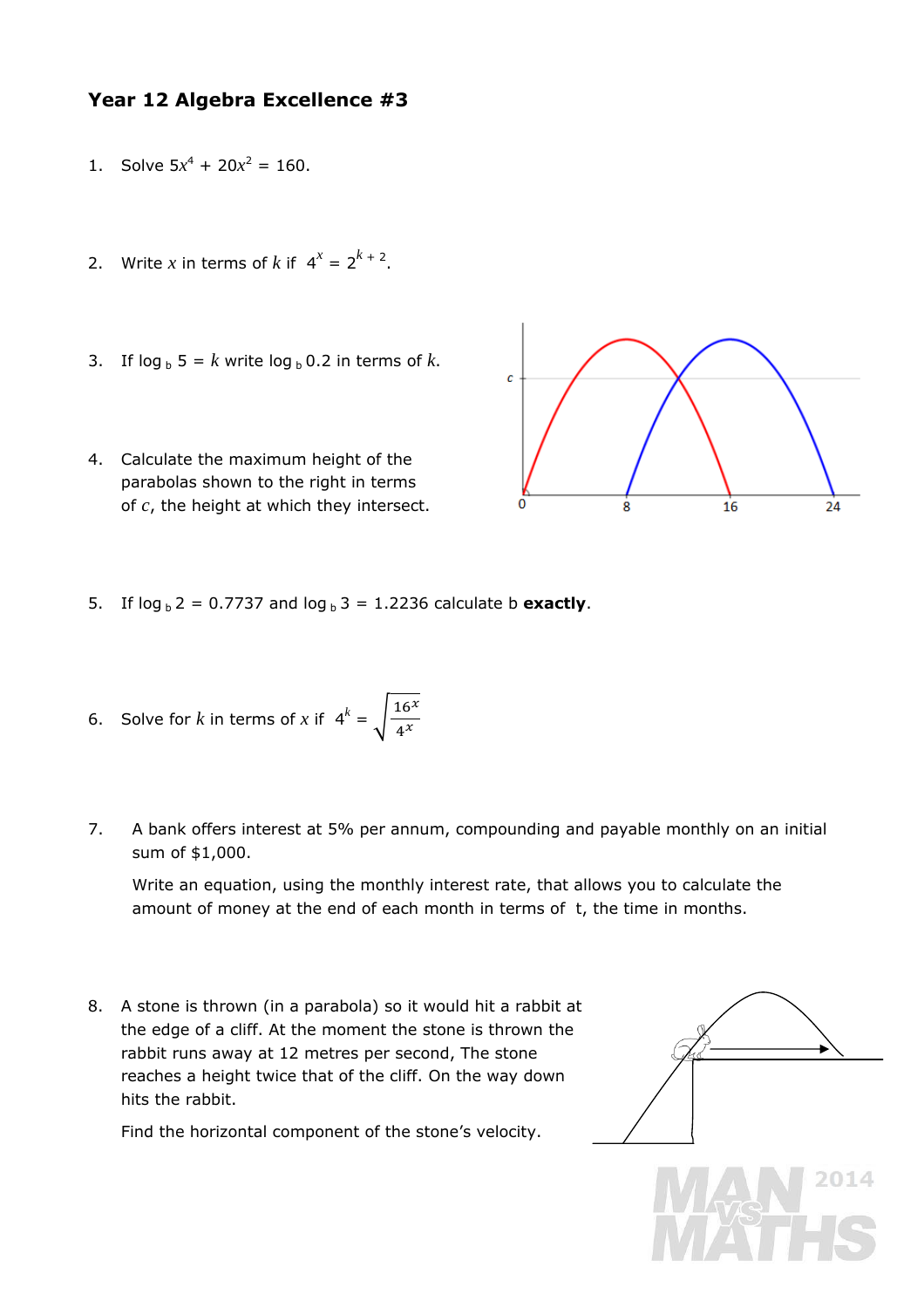## **Answers: Year 12 Algebra Excellence #3**

Solve 
$$
5x^4 + 20x^2 = 160
$$
.  
\n $5(x^4 + 4x^2 - 32) = 0$   
\n $5(k^2 + 4k - 32) = 0$  where  $k = x^2$ ,  
\n $(k + 8)(k - 4) = 0$  so  $(x^2 + 8)(x^2 - 4) = 0$   
\n $\Rightarrow x^2 = -8$  or  $x^2 = 4$   
\nAnswer:  $x = \pm 2$ 

2. Write *x* in terms of *k* if  $4^x = 2^{k+2}$ 

1. Solve 5*x*<sup>4</sup>

$$
\Rightarrow (2^2)^x = 2^{k+2} \qquad \text{since } 4 = 2^2
$$
  

$$
\Rightarrow 2^{2^x} = 2^{k+2}
$$
  

$$
\Rightarrow 2x = k+2
$$
  
**Answer:**  $x = \frac{k+2}{2}$  or  $x = \frac{1}{2}k + 1$ 

3. If  $\log_b 5 = k$  write  $\log_b 0.2$  in terms of *k*.

$$
\log_b 0.2 = \log_b \frac{1}{5} = \log (5^{-1}) = -1 \log 5 = -k
$$
  
Answer: 
$$
\log_b 0.2 = -k
$$

4. Calculate the maximum height of the parabolas shown to the right in terms of *c*, the height at which they intersect.

> The red has the form  $y = k x(x - 16)$ and goes through (12, *c*) – by taking

the midpoint of the blue and red.

Putting those two together  $c = k \times 12 \times (12 - 16)$  so  $k = \frac{c}{48}$ 48

The highest point of the red is at the midpoint,  $x = 8$ 

Highest  $y = \frac{c}{48} \times 8 \times (8 - 16)$ Answer:  $y = \frac{4c}{3}$  or  $= \frac{4}{3}c$ 



From  $x = 8$  to  $x = 12$  is a height, say  $k$  for a  $x$  distance of 4.

From  $x = 8$  to  $x = 16$  must therefore be a height of 4k because it is 8 across.

The change increase of  $3k$  is equal to  $c$ , so the full  $4k$  to the top must be  $=\frac{4}{3}c$ .



 $2014$